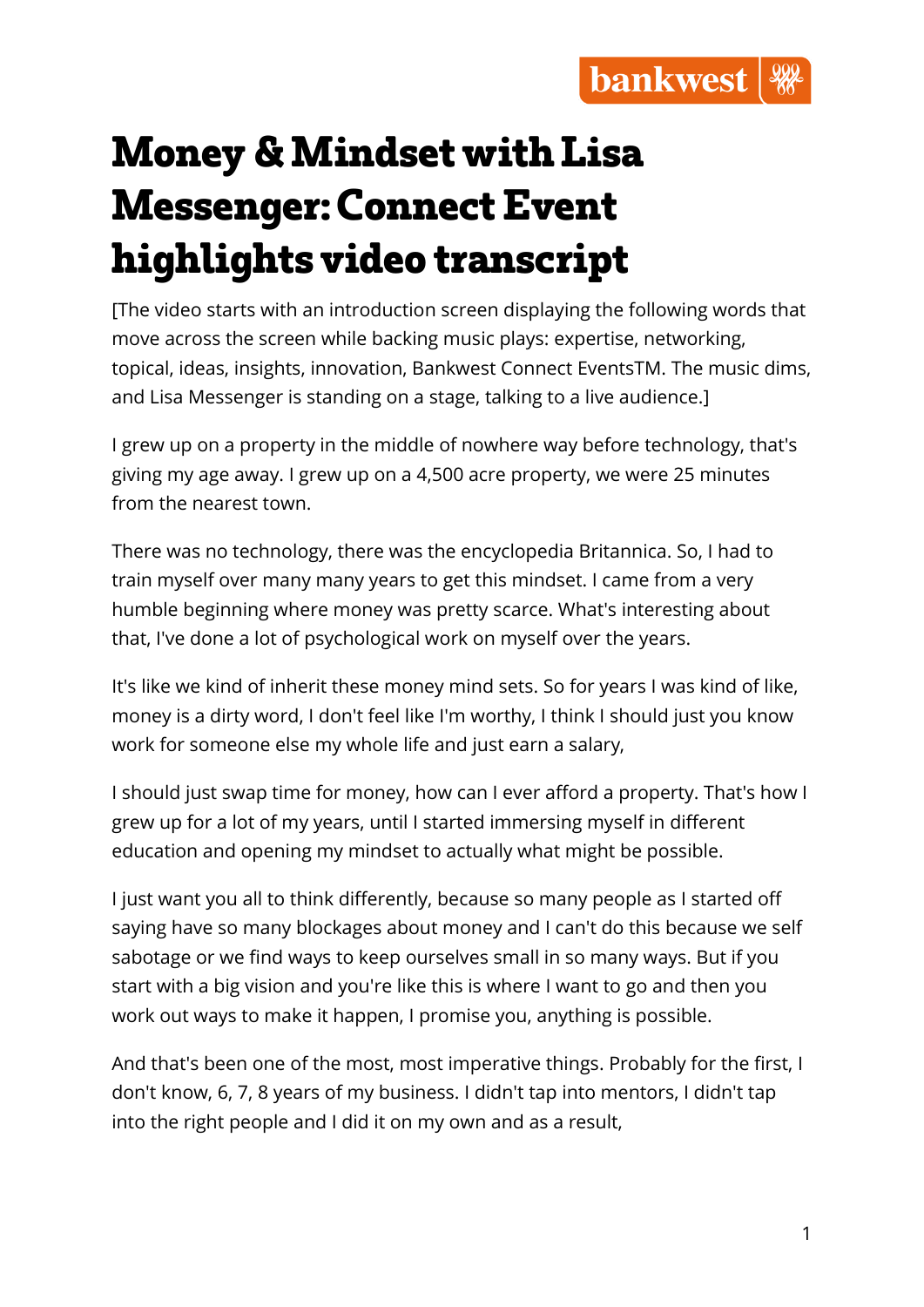I couldn't work out how to scale, I could never work out how to have more than three staff. Like I just kept myself pretty flat-lined. As soon as I surrounded myself with that team, I was like "boom, game on." The other thing I do is this.

My purpose will be the same unequivocally, until the day I die. So my purpose, Lisa Messenger, is to be an entrepreneur for entrepreneurs, living my life out loud, showing that anything is possible. Collective Hub, my main business is igniting human potential.

So those two pieces keep me going every single day. Because they're bigger than me, it's something that's not about me. So everytime I want to have a pity party and there are a lot of times, I kind of go What am I here for? Okay, igniting human potential or to be an entrepreneur for entrepreneurs,

So that's an immediate mindset flip that I have trained myself into. Because one thing I will tell you is once you start playing a very big game the \$80 invoices turn into \$80,000 invoices and then they turn into \$800,000 invoices. And so people go "Wow, you've got such a nice life." It's really nice, but the extraordinary things come, thick and fast. But also the really tough stuff comes thick and fast.

So you've got to have that unwavering self belief that tenacity, that resilience, that ability to keep going. Otherwise I would be perpetually rocking catatonically on the floor in a small ball. You know sometimes we have to make some sacrifices if we've got really big visions and really big goals.

I mean, for the first three years of Collective Hub, I didn't pay myself a cent. So I went from having three staff and earning pretty good money to actually not paying myself and going back to living on baked beans for a while. Because it was really important to me to invest in the company, to keep building the business you know, my passion and my vision

and my purpose were more important than eating out every night or having a great lifestyle. And if you want to think differently and if you want to have a different mindset you just put yourself in different situations and by being here tonight, by the way that's a start.

But it's like, I agree with you, it's like you know people have kids and suddenly they're like "Oh my God!" It's just the same, it's clockwork, suddenly I'm on the couch in my trackie dacks everyday and life just goes on rotate.